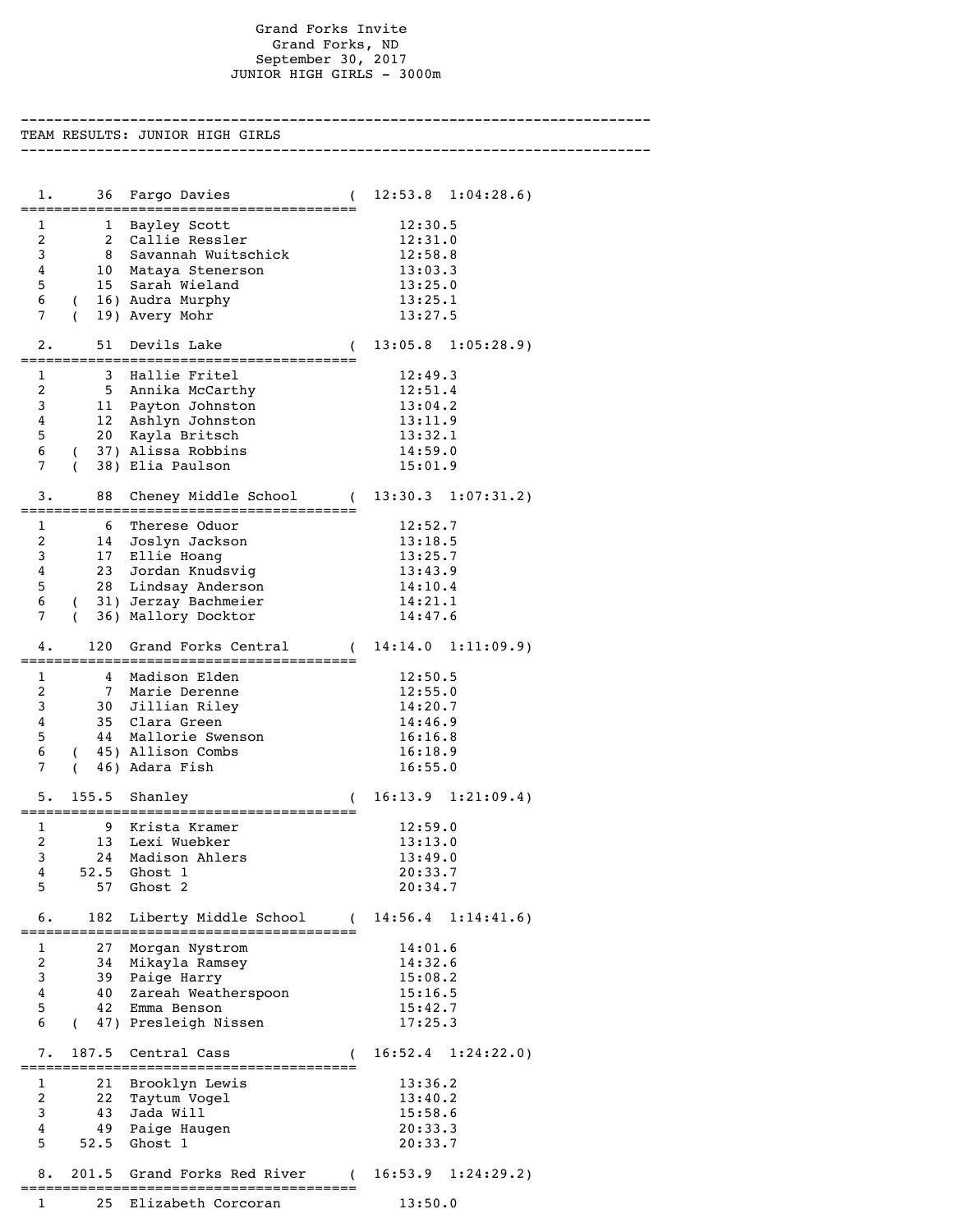| 2<br>3<br>4<br>5 | 26 | Rachel Anderson<br>41 Elise Stevens<br>52.5 Ghost 1<br>57 Ghost 2 |         | 13:58.2<br>15:32.6<br>20:33.7<br>20:34.7 |                       |  |
|------------------|----|-------------------------------------------------------------------|---------|------------------------------------------|-----------------------|--|
| 9.               |    | 203.5 New Town                                                    |         |                                          | $16:50.9$ $1:24:14.2$ |  |
| 1                |    | 29 Leilani Benton                                                 |         | 14:13.0                                  |                       |  |
| 2                |    | 32 Malia Mendoza                                                  |         | 14:24.8                                  |                       |  |
| 3                |    | 33 Toiree Brady                                                   |         | 14:28.0                                  |                       |  |
| 4                |    | 52.5 Ghost 1                                                      |         | 20:33.7                                  |                       |  |
| 5                |    | 57 Ghost 2                                                        |         | 20:34.7                                  |                       |  |
| 10.              |    | 230 Turtle Mountain                                               |         |                                          | $18:30.9$ $1:32:34.2$ |  |
| 1                |    | 18 Amari Larocque                                                 |         | 13:25.7                                  |                       |  |
| 2                |    | 48 Madison Champagne                                              |         | 17:25.4                                  |                       |  |
| 3                |    | 52.5 Ghost 1                                                      |         | 20:33.7                                  |                       |  |
| 4                |    | 52.5 Ghost 2                                                      | 20:33.7 |                                          |                       |  |
| 5                | 59 | Ghost 3                                                           |         | 20:35.7                                  |                       |  |

--------------------------------------------------------------------------- INDIVIDUAL RESULTS: JUNIOR HIGH GIRLS

---------------------------------------------------------------------------

|    | Place Tea/Tot | No. | Name                    | Grade Team |                         | Time           | Pace |
|----|---------------|-----|-------------------------|------------|-------------------------|----------------|------|
| 1  | 1/13          |     | 169 Bayley Scott        |            | 7 Fargo Davies          | 12:30.5        | 6:43 |
| 2  | 2/13          |     | 163 Callie Ressler      |            | 8 Fargo Davies          | 12:31.0        | 6:43 |
| 3  | 1/10          |     | 87 Hallie Fritel        |            | 7 Devils Lake           | 12:49.3        | 6:53 |
| 4  | 1/8           |     | 229 Madison Elden       |            | 8 Grand Forks Central   | 12:50.5        | 6:54 |
| 5  | 2/10          |     | 94 Annika McCarthy      |            | 7 Devils Lake           | 12:51.4        | 6:54 |
| 6  | 1/15          |     | 58 Therese Oduor        |            | 7 Cheney Middle School  | 12:52.7        | 6:55 |
| 7  | 2/8           |     | 228 Marie Derenne       |            | 7 Grand Forks Central   | 12:55.0        | 6:56 |
| 8  | 3/13          |     | 178 Savannah Wuitschick |            | 7 Fargo Davies          | 12:58.8        | 6:58 |
| 9  | 1/3           |     | 427 Krista Kramer       |            | 8 Shanley               | 12:59.0        | 6:58 |
| 10 | 4/13          |     | 172 Mataya Stenerson    |            | 8 Fargo Davies          | 13:03.3        | 7:01 |
| 11 | 3/10          |     | 91 Payton Johnston      |            | 7 Devils Lake           | 13:04.2        | 7:01 |
| 12 | 4/10          |     | 90 Ashlyn Johnston      |            | 7 Devils Lake           | 13:11.9        | 7:05 |
| 13 | 2/3           |     | 428 Lexi Wuebker        |            | 8 Shanley               | 13:13.0        | 7:06 |
| 14 | 2/15          |     | 53 Joslyn Jackson       |            | 7 Cheney Middle School  | 13:18.5        | 7:09 |
| 15 | 5/13          |     | 176 Sarah Wieland       |            | 7 Fargo Davies          | 13:25.0        | 7:12 |
| 16 | 6/13          |     | 160 Audra Murphy        |            | 7 Fargo Davies          | 13:25.1        | 7:12 |
| 17 | 3/15          |     | 52 Ellie Hoang          |            | 8 Cheney Middle School  | 13:25.7        | 7:13 |
| 18 | 1/2           |     | 913 Amari Larocque      |            | 7 Turtle Mountain       | 13:25.7        | 7:13 |
| 19 | 7/13          |     | 158 Avery Mohr          |            | 7 Fargo Davies          | 13:27.5        | 7:14 |
| 20 | $5/10$        |     | 83 Kayla Britsch        |            | 7 Devils Lake           | 13:32.1        | 7:16 |
| 21 | 8/13          |     | 150 Trinity Kilde       |            | 8 Fargo Davies          | 13:32.9        | 7:17 |
| 22 | 1/4           |     | 29 Brooklyn Lewis       |            | 7 Central Cass          | 13:36.2        | 7:18 |
| 23 | 2/4           |     | 30 Taytum Vogel         |            | 8 Central Cass          | 13:40.2        | 7:20 |
| 24 | 9/13          |     | 135 Linnea Axtman       |            | 8 Fargo Davies          | 13:43.8        | 7:22 |
| 25 | 4/15          |     | 55 Jordan Knudsvig      |            | 7 Cheney Middle School  | 13:43.9        | 7:22 |
| 26 | 3/3           |     | 433 Madison Ahlers      |            | 8 Shanley               | 13:49.0        | 7:25 |
| 27 | 1/3           |     | 287 Elizabeth Corcoran  |            | 8 Grand Forks Red River | 13:50.0        | 7:26 |
| 28 | 10/13         |     | 140 Molly Campbell      |            | 8 Fargo Davies          | 13:52.8        | 7:27 |
| 29 | 2/3           |     | 284 Rachel Anderson     |            | 8 Grand Forks Red River | 13:58.2        | 7:30 |
| 30 | 11/13         |     | 173 Annika Stephens     |            | 7 Fargo Davies          | 14:00.7        | 7:31 |
| 31 | 1/6           |     | 348 Morgan Nystrom      |            | 8 Liberty Middle School | 14:01.6        | 7:32 |
| 32 | 5/15          |     | 44 Lindsay Anderson     |            | 7 Cheney Middle School  | $14:10.4$ 7:37 |      |
| 33 | 1/3           |     | 381 Leilani Benton      |            | 7 New Town              | 14:13.0        | 7:38 |
| 34 | 3/8           |     | 243 Jillian Riley       |            | 7 Grand Forks Central   | 14:20.7        | 7:42 |
| 35 | 6/15          |     | 46 Jerzay Bachmeier     |            | 8 Cheney Middle School  | 14:21.1        | 7:42 |
| 36 | 2/3           |     | 394 Malia Mendoza       |            | 7 New Town              | 14:24.8        | 7:44 |
| 37 | 3/3           |     | 384 Toiree Brady        |            | 7 New Town              | 14:28.0        | 7:46 |
| 38 | 2/6           |     | 349 Mikayla Ramsey      |            | 7 Liberty Middle School | 14:32.6        | 7:49 |
| 39 | 4/8           |     | 232 Clara Green         |            | 7 Grand Forks Central   | 14:46.9        | 7:56 |
| 40 | 7/15          |     | 50 Mallory Docktor      |            | 7 Cheney Middle School  | 14:47.6        | 7:57 |
| 41 | 6/10          |     | 99 Alissa Robbins       |            | 7 Devils Lake           | 14:59.0        | 8:03 |
| 42 | 7/10          |     | 98 Elia Paulson         |            | 7 Devils Lake           | 15:01.9        | 8:04 |
| 43 | 3/6           |     | 346 Paige Harry         |            | 8 Liberty Middle School | 15:08.2        | 8:08 |
| 44 | 8/10          |     | 92 Greta Lee            |            | 7 Devils Lake           | 15:10.7        | 8:09 |
| 45 | 4/6           |     | 350 Zareah Weatherspoon |            | 7 Liberty Middle School | 15:16.5        | 8:12 |
| 46 | 12/13         |     | 167 Elise Schneider     |            | 7 Fargo Davies          | 15:29.0        | 8:19 |
| 47 | 8/15          |     | 47 Alexus Beito         |            | 8 Cheney Middle School  | 15:29.4        | 8:19 |
| 48 | 3/3           |     | 309 Elise Stevens       |            | 8 Grand Forks Red River | 15:32.6        | 8:21 |
| 49 | 9/10          |     | 86 Isabella Essen       |            | 8 Devils Lake           | 15:33.7        | 8:21 |
| 50 | 9/15          |     | 56 Mia Lowell           |            | 7 Cheney Middle School  | 15:35.3        | 8:22 |